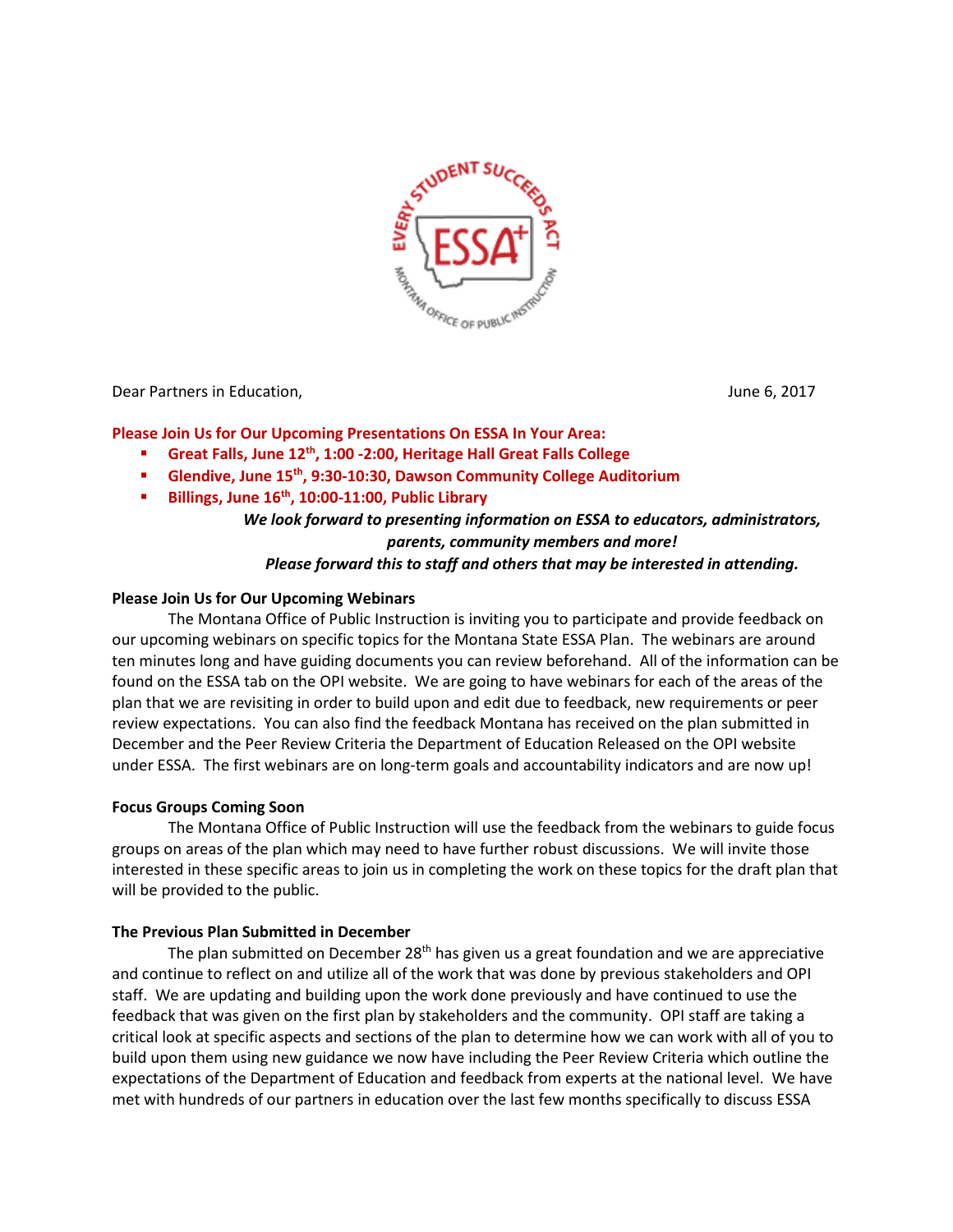and to ask for participation as we move forward with creating a draft plan for the public throughout June. We have met with over half of the previous stakeholders and plan to have weekly email communication as well as a wealth of information on our website in the coming months while we work with all of Montana to write a plan that is reflective of our diverse schools, communities, and students.

# **ESSA is:**

• The Every Student Succeeds Act signed into law in 2015 replaces No Child Left Behind and reauthorizes the Elementary and Secondary Education Act of 1965.

• The purpose of Montana ESSA Plan is to show how Montana is working to ensure federal standards are met on various federally funded programs while allowing flexibility and ensuring community input. We want to use ESSA as a vehicle to accomplish our priorities, goals and vision for education in Montana.

# **Montana State Plan Previously:**

• Submitted Dec. 28th after a handful of meetings including stakeholders from across the state as well as the ongoing work of over 70 OPI employees.

• We are honoring the work that was done and plan to "Update and Build Upon".

• We have received feedback from Education Northwest, the Center for Assessment and CCSSO. We have also done a thorough analysis amongst our staff and there are areas of the previous plan we will build upon.

– Long-term goals will be extended and better defined.

- Growth and improvement will be the goal for all schools.

- Another look at a detailed plan for schools that are in improvement status along with an exit plan for them.

- A deeper dive into College and Career Readiness will take place.

- Areas of the plan are no longer required; therefore, we may not add or be as detailed in these sections so that local districts are allowed more flexibility.

# **New Requirements and Template:**

• ESSA allows for more local control and flexibility for schools; the new template has less documentation required.

• Congress voted to rescind accountability and teacher preparation regulations. We are required to submit less documentation and have more local control.

• There are 3 new requirements as of March 13th: 1) Long-term goals for English language proficiency 2) Awarding sub grants to local educational agencies (LEAs) under the new Student Support and Academic Enrichment program in Title IV, Part A. It will be a formula allocation to the states and then formula out to districts. 3) Development of a plan for ways in which homeless youth will receive assistance from counselors to prepare for college.

| <b>ESSA TIME LINE</b>   |                                                             |
|-------------------------|-------------------------------------------------------------|
| May & June              | OPI Staff work sessions, Statewide Visits to Discuss ESSA & |
|                         | <b>Focus Groups Begin</b>                                   |
| July 12th               | <b>Draft to the Public</b>                                  |
| August 11 <sup>th</sup> | <b>Draft to the Governor</b>                                |
| September 14th          | Submit the Montana Plan to the Department of Education for  |
|                         | <b>Peer Review</b>                                          |